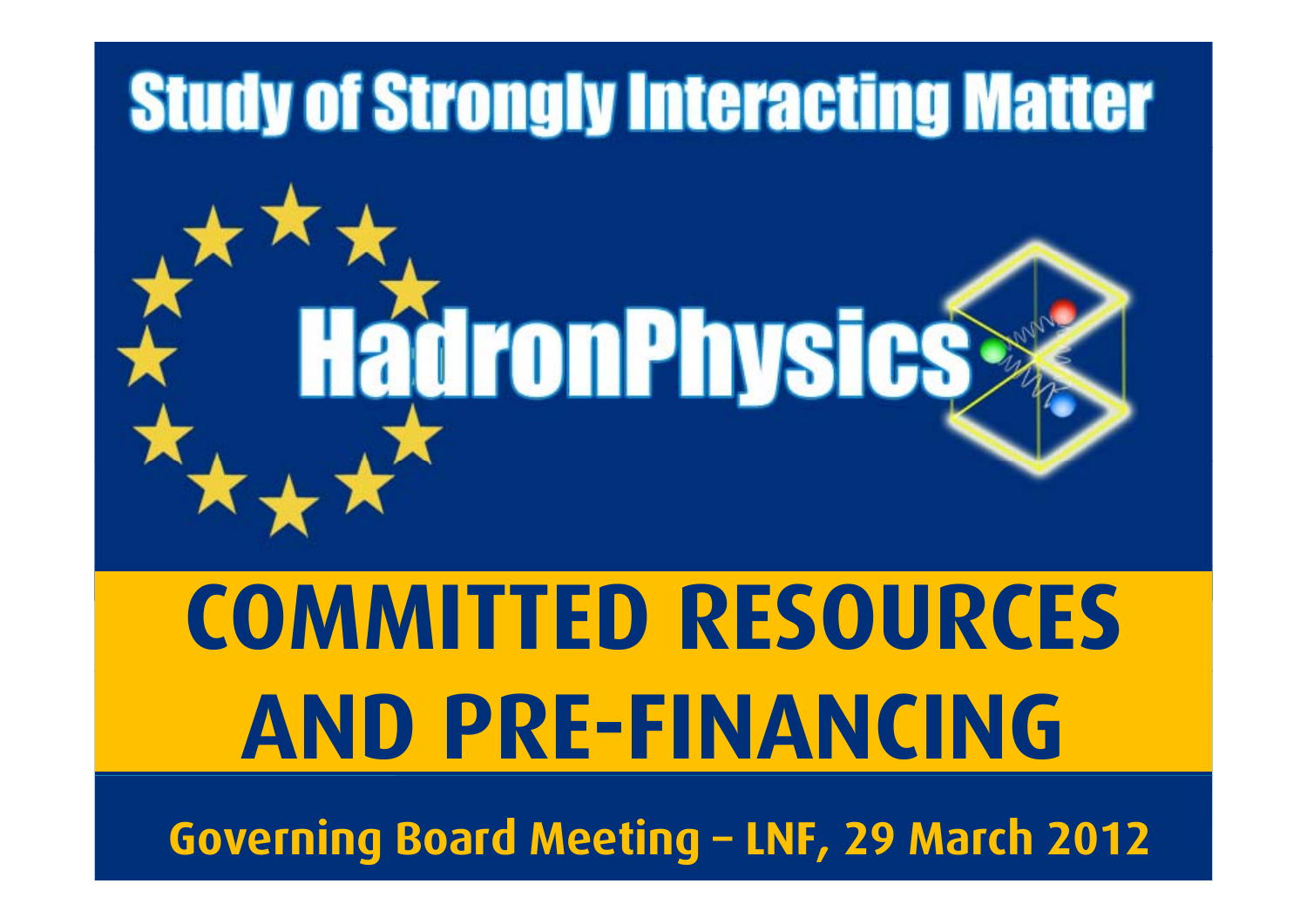## **COMMITTED RESOURCES**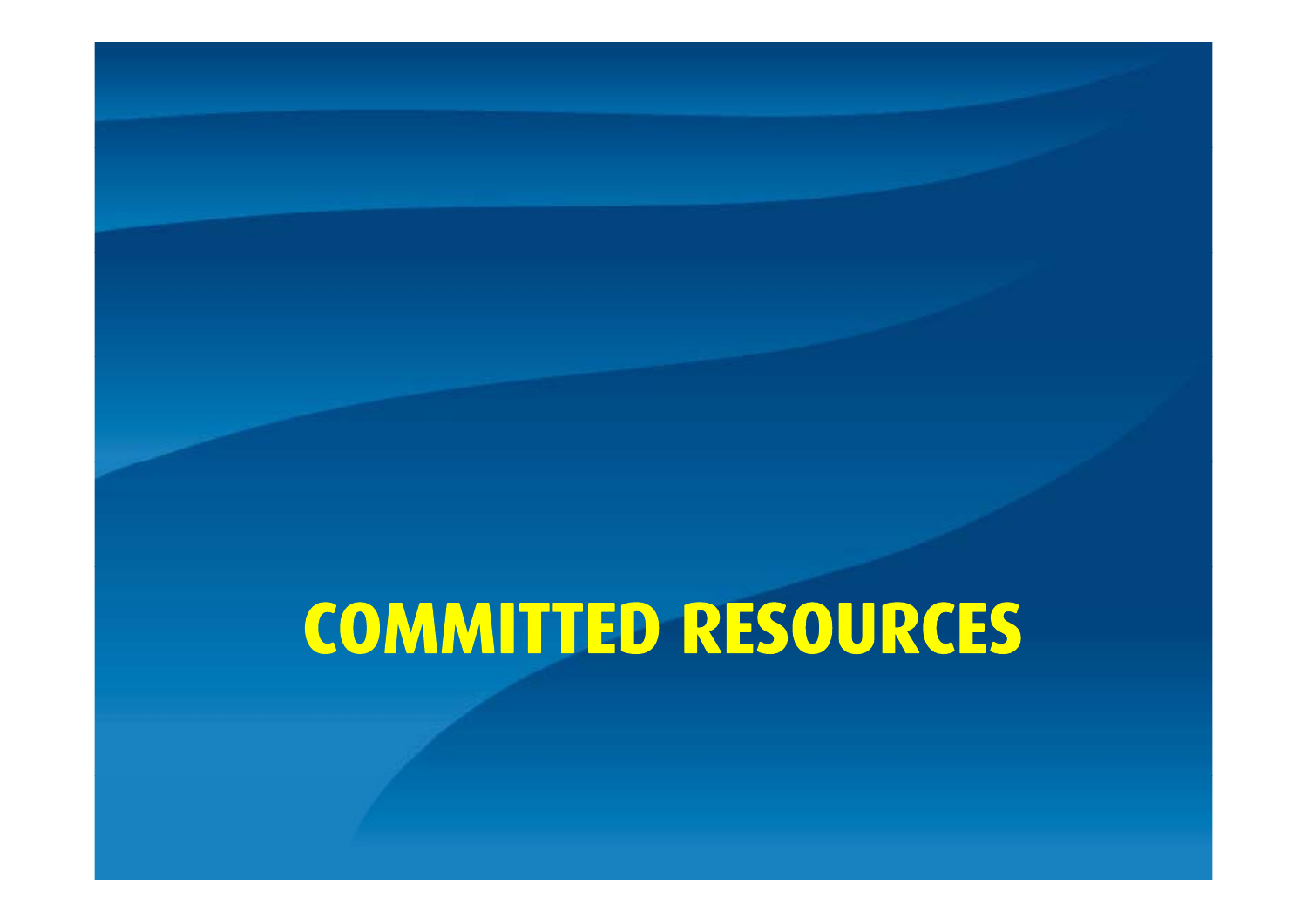#### **COMMITTED RESOURCES COMMITTED**

## **A. Financial Resources**

### **B. Human Resources**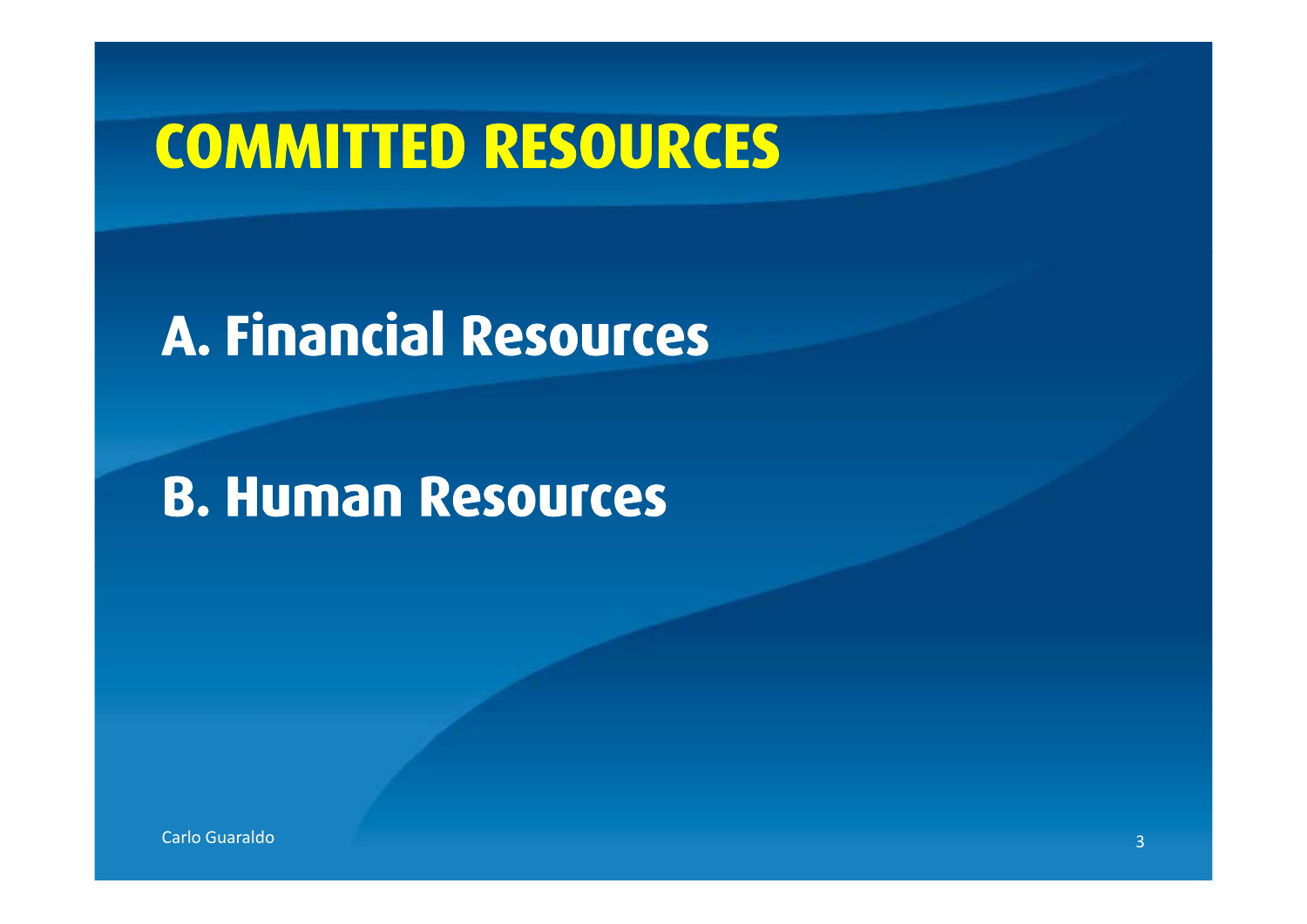#### **A FINANCIAL RESOURCES A. FINANCIAL RESOURCES**

**1 ) Total EC re quested contribution 2) Distribution of the EC requested contribution per beneficiary 3) Distribution of the EC requested contribution per country**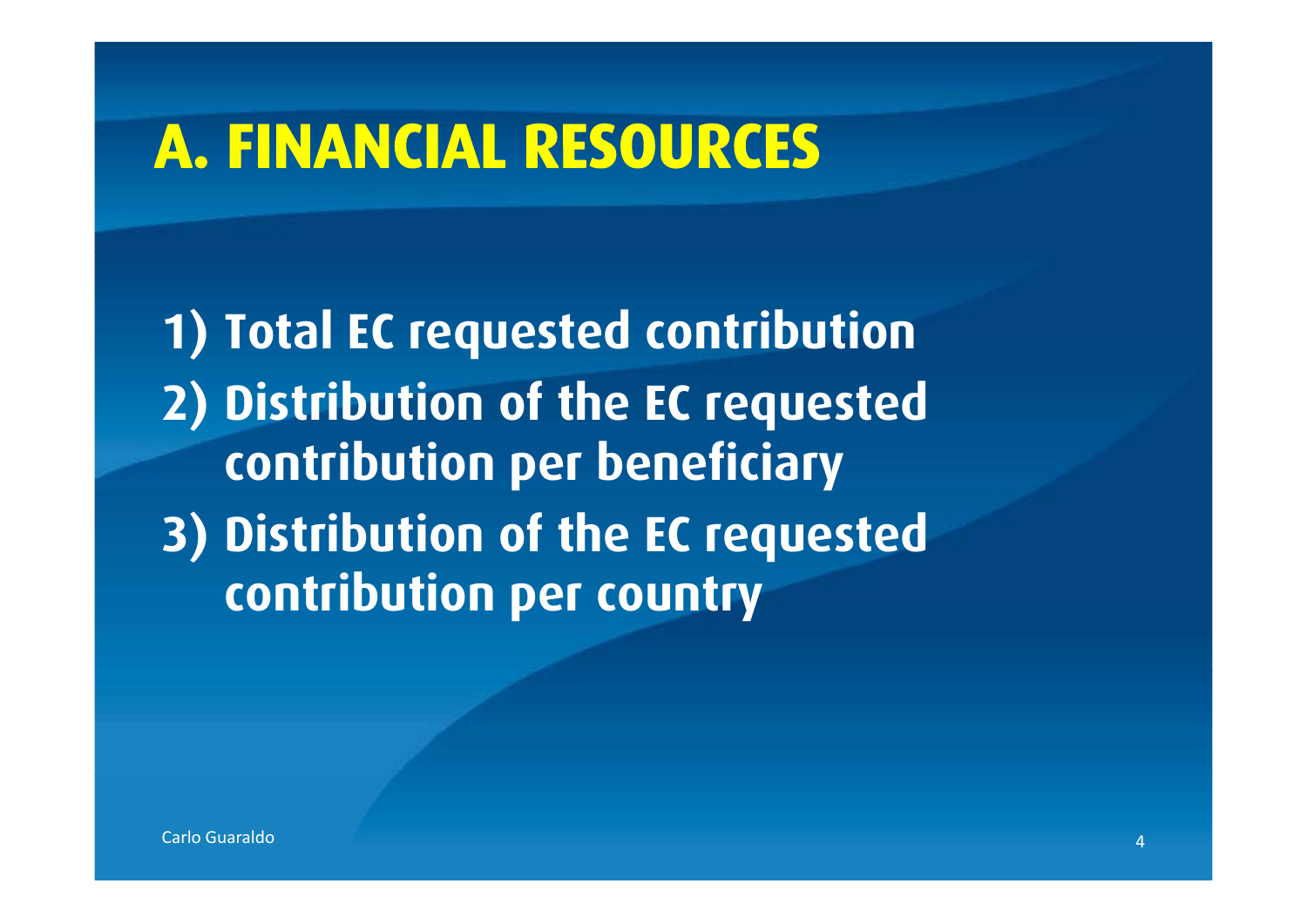## **1) Total EC requested contribution**

| <b>Type of Activity</b>                | <b>EC requested contribution</b> |
|----------------------------------------|----------------------------------|
| <b>Management of the consortium</b>    | 900.000                          |
| <b>Networking Activities</b>           | 2.111.000                        |
| <b>Transnational Access Activities</b> | 1.879.000                        |
| Joint Research Activities              | 4.110.000                        |
|                                        |                                  |
| <b>GRAND TOTAL</b>                     | 9.000.000                        |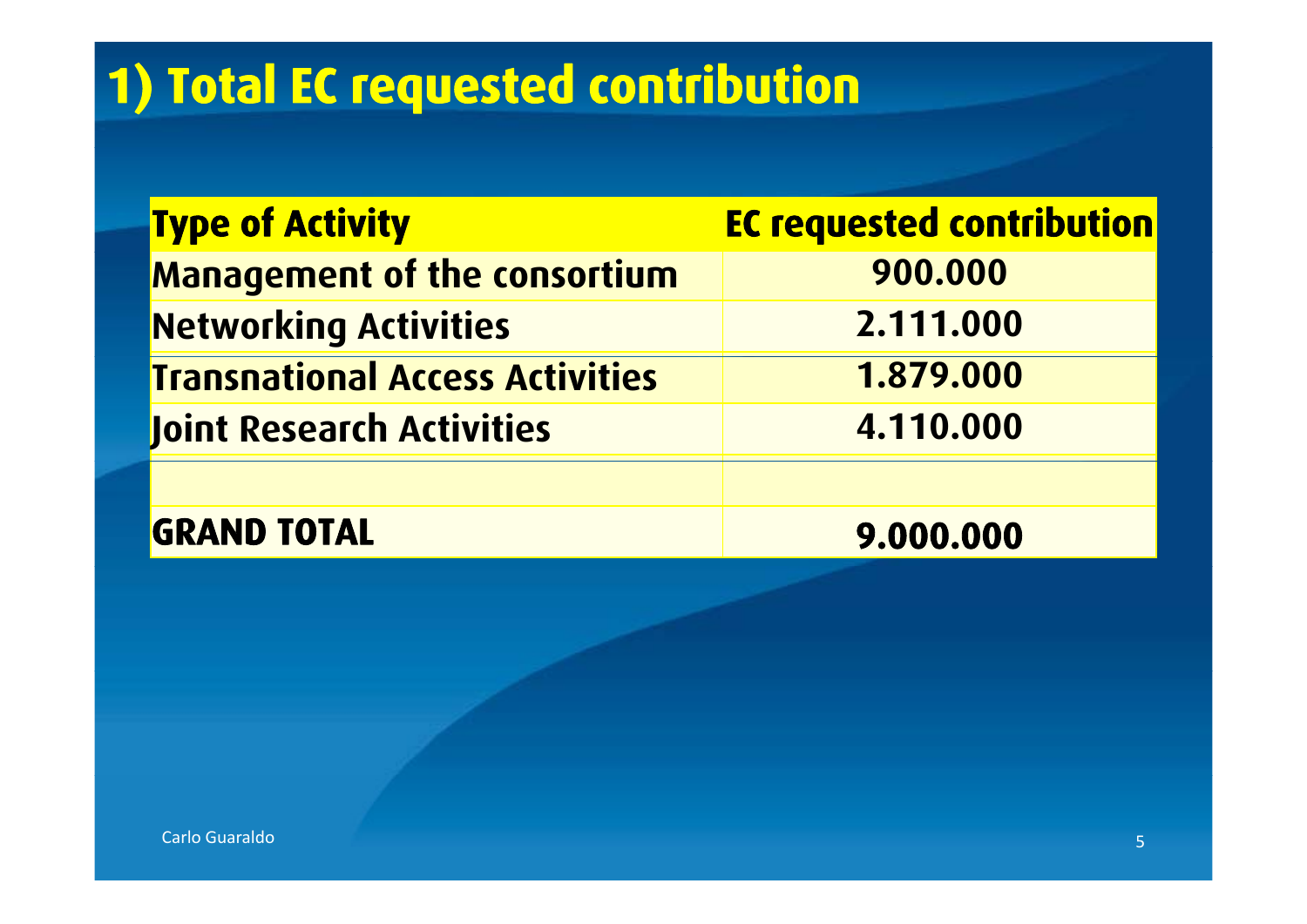## **2) Distribution per beneficiary (1)**

| No.                      | <b>BENEFICARY</b><br><b>SHORT NAME</b> | <b>EC REQUESTED</b><br><b>CONTRIBUTION</b> |
|--------------------------|----------------------------------------|--------------------------------------------|
| $\mathbf{1}$             | <b>INFN</b>                            | 2.753.000,00                               |
| $\overline{2}$           | <b>OeAW</b>                            | 259.000,00                                 |
| $\overline{3}$           | <b>UNIGRAZ</b>                         | 49.000,00                                  |
| $\overline{4}$           | <b>UCY</b>                             | 22.000,00                                  |
| $5\overline{)}$          | <b>CUNI</b>                            | 45.000,00                                  |
| 6                        | TUL                                    | 14.000,00                                  |
| $\overline{\mathcal{L}}$ | <b>ALU-FR</b>                          | 83.000,00                                  |
| 8                        | <b>DESY</b>                            | 54.000,00                                  |
| 9                        | FAU                                    | 17.000,00                                  |
| 10                       | <b>HZDR</b>                            | 50.000,00                                  |
| 11                       | FZJ                                    | 578.000,00                                 |
| 12                       | <b>GSI</b>                             | 873.000,00                                 |
| 13                       | <b>GUF</b>                             | 79.000,00                                  |
| 14                       | JLU                                    | 209.000,00                                 |

6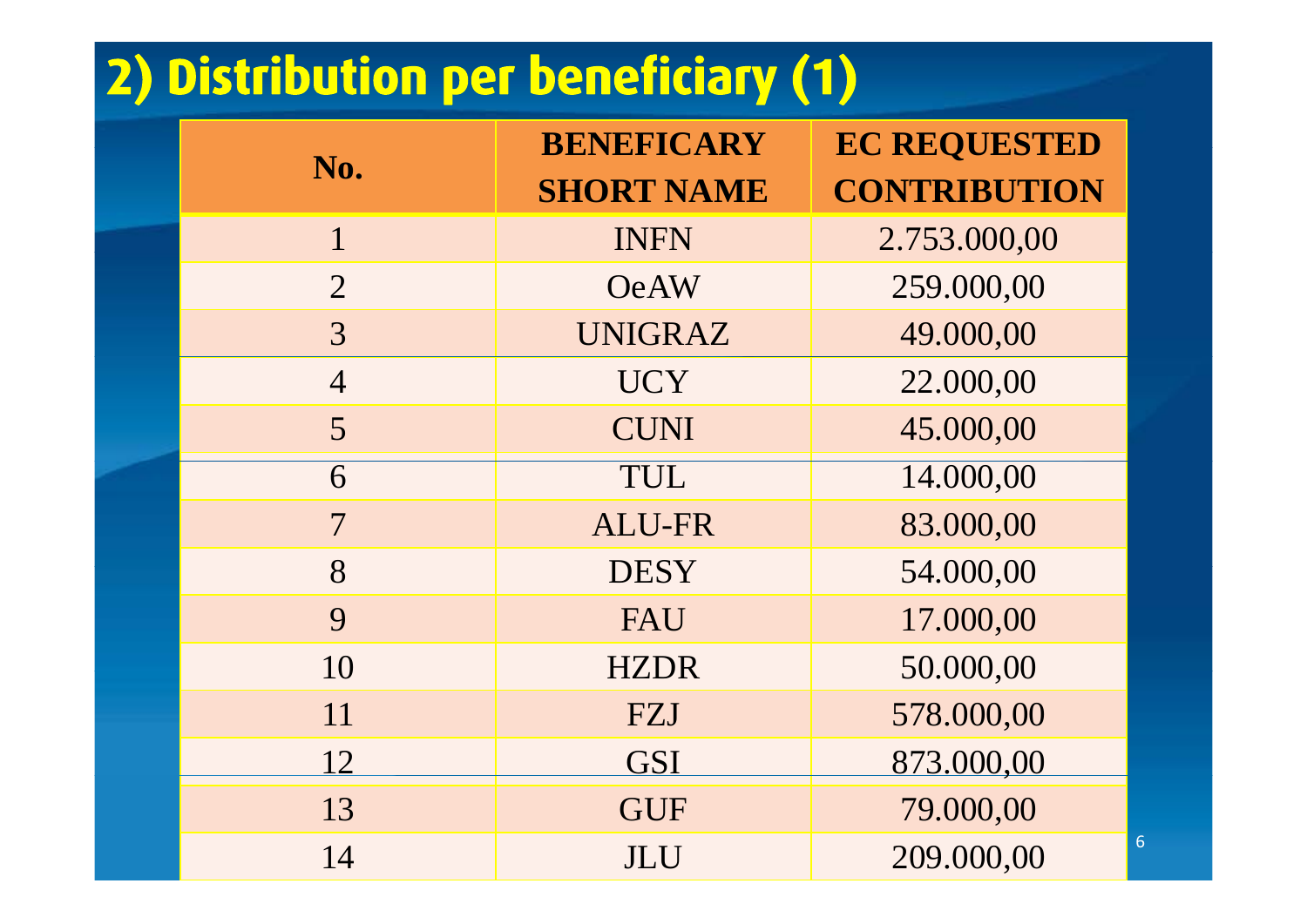## **2) Distribution per beneficiary (2)**

| No. | <b>BENEFICARY</b> | <b>EC REQUESTED</b> |
|-----|-------------------|---------------------|
|     | <b>SHORT NAME</b> | <b>CONTRIBUTION</b> |
| 15  | <b>RUB</b>        | 185.000,00          |
| 16  | <b>TUM</b>        | 135.000,00          |
| 17  | <b>UA</b>         | 63.000,00           |
| 18  | <b>UBO</b>        | 318.000,00          |
| 19  | <b>UHEI</b>       | 96.000,00           |
| 20  | <b>ULEI</b>       | 49.000,00           |
| 21  | <b>UMainz</b>     | 628.000,00          |
| 22  | <b>UNIBI</b>      | 56.000,00           |
| 23  | <b>UREG</b>       | 20.000,00           |
| 24  | WWU               | 154.000,00          |
| 25  | <b>UB</b>         | 19.000,00           |
| 26  | <b>UMU</b>        | 43.000,00           |
| 27  | <b>USC</b>        | 29.000,00           |
| 28  | <b>UVEG</b>       | 51.000,00           |

7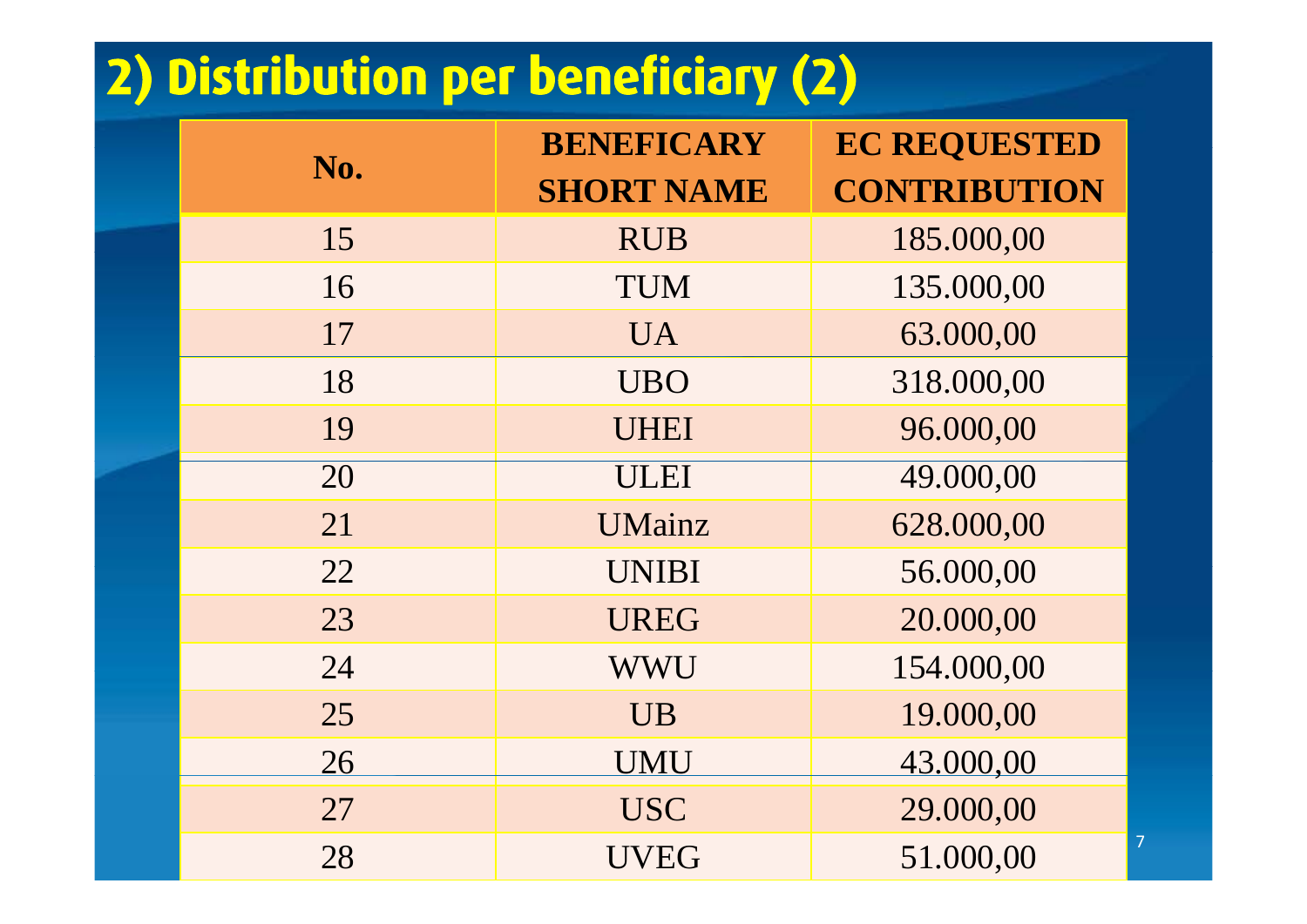## **2) Distribution per beneficiary (3)**

| No. | <b>BENEFICARY</b><br><b>SHORT NAME</b> | <b>EC REQUESTED</b><br><b>CONTRIBUTION</b> |
|-----|----------------------------------------|--------------------------------------------|
|     |                                        |                                            |
| 29  | <b>UH</b>                              | 29.000,00                                  |
| 30  | <b>CEA</b>                             | 209.000,00                                 |
| 31  | <b>CNRS</b>                            | 439.000,00                                 |
| 32  | <b>RBI</b>                             | 11.000,00                                  |
| 33  | <b>UNIZG</b>                           | 9.000,00                                   |
| 34  | <b>KFKI RMKI</b>                       | 27.000,00                                  |
| 35  | <b>FBK</b>                             | 386.000,00                                 |
| 36  | <b>RUG</b>                             | 60.000,00                                  |
| 37  | VU                                     | 37.000,00                                  |
| 38  | <b>NCBJ</b>                            | 70.000,00                                  |
| 39  | UJ                                     | 16.000,00                                  |
| 40  | <b>UWR</b>                             | 27.000,00                                  |
| 41  | <b>IST</b>                             | 10.000,00                                  |
| 42  | <b>IFIN-HH</b>                         | 97.000,00                                  |

8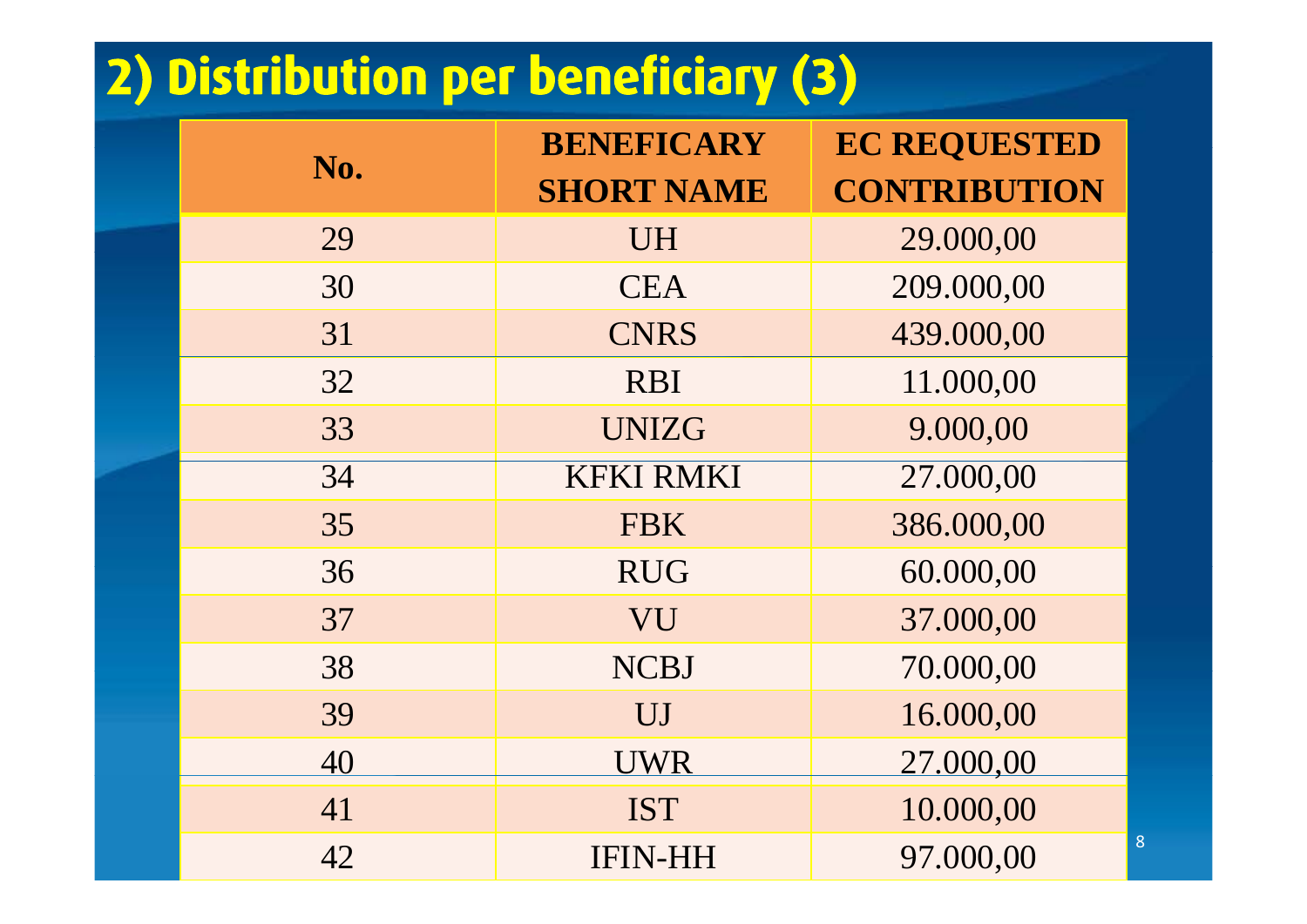## **2) Distribution per beneficiary (4)**

| No. | <b>BENEFICARY</b><br><b>SHORT NAME</b> | <b>EC REQUESTED</b><br><b>CONTRIBUTION</b> |
|-----|----------------------------------------|--------------------------------------------|
| 43  | <b>ULUND</b>                           | 56.000,00                                  |
| 44  | <b>KTH</b>                             | 68.000,00                                  |
| 45  | UU                                     | 212.000,00                                 |
| 46  | <b>IJS</b>                             | 13.000,00                                  |
| 47  | <b>UEDIN</b>                           | 9.000,00                                   |
| 48  | <b>UGlasgow</b>                        | 284.000,00                                 |
|     | <b>GRAND TOTAL</b>                     | 9.000.000,00                               |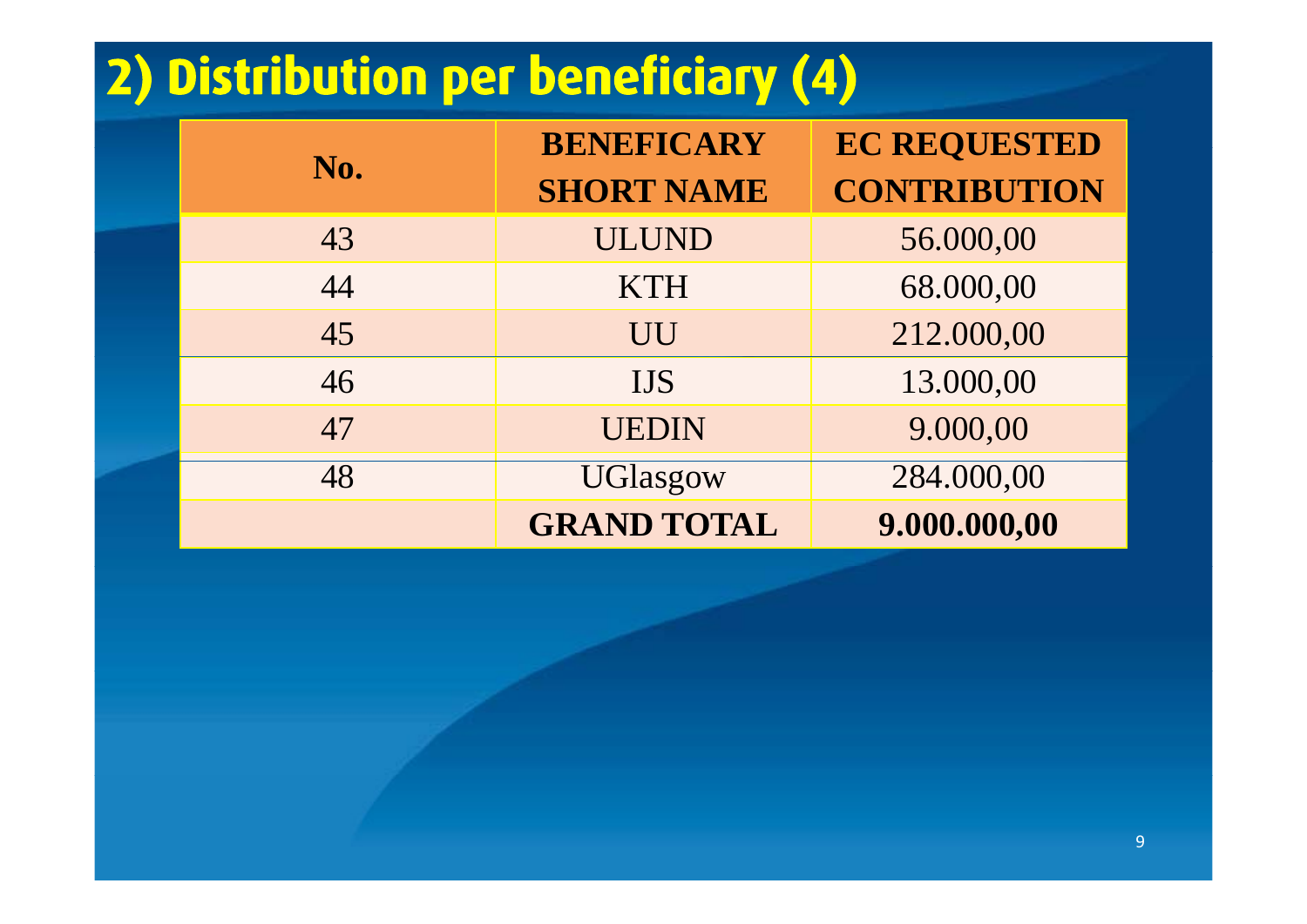## **3) Distribution per country**

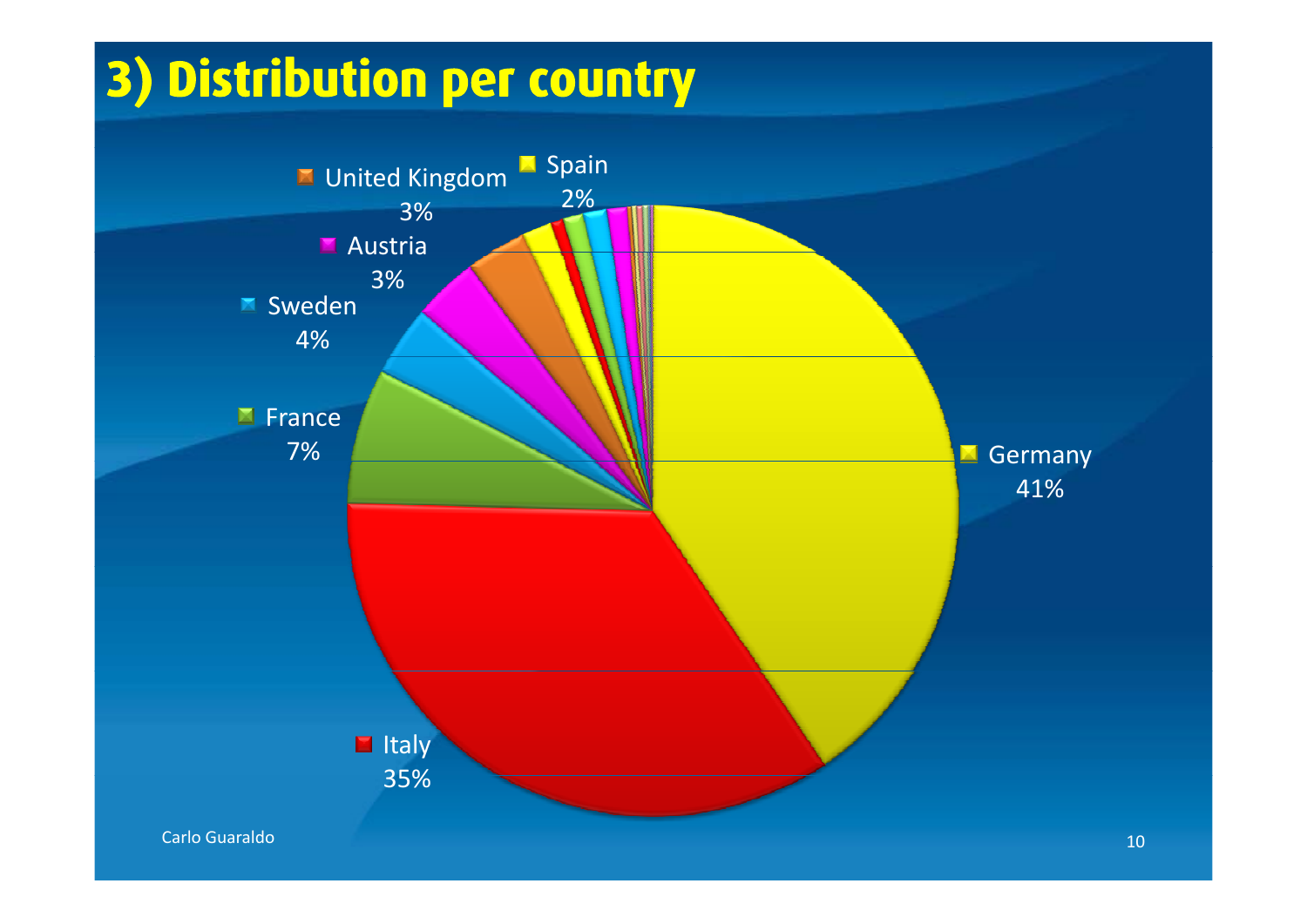#### **B HUMAN EFFORT B.**

- **<sup>26</sup> <sup>000</sup> person\*months are engaged in the 26.000 person months HadronPhysics3 project**
- **Thi l th th This equals, over the three-year d ti f th duration of the project, to more than 700 FTE.**
- **Which means that about 2.500 scientists are involved in the project.**
- **Also consider that 119 organizations outside the consortium (not receiving ) EC funds) uniq y uel motivated by a scientific interest contribute to about 8.000 person\*months.**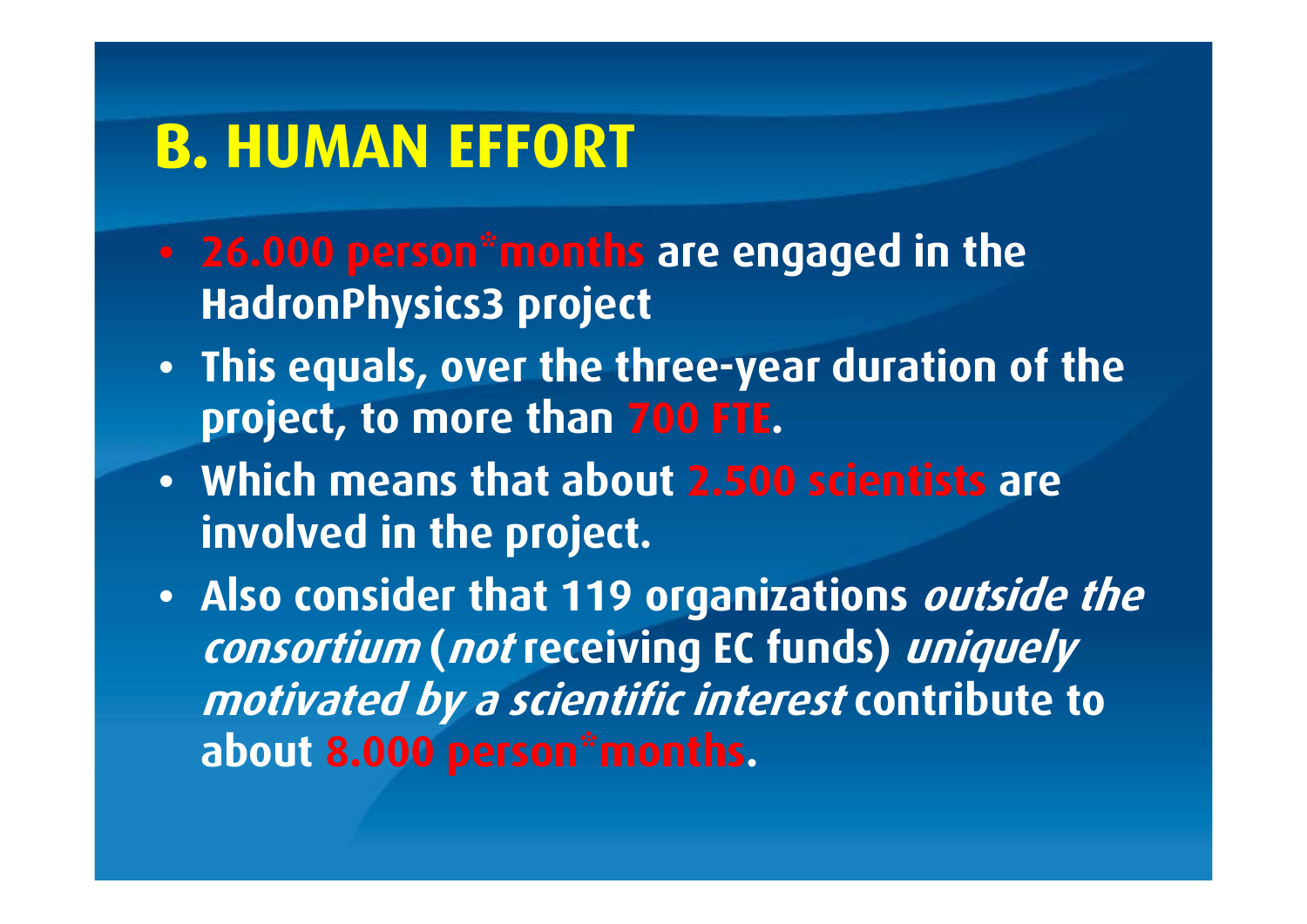#### **B. HUMAN EFFORT**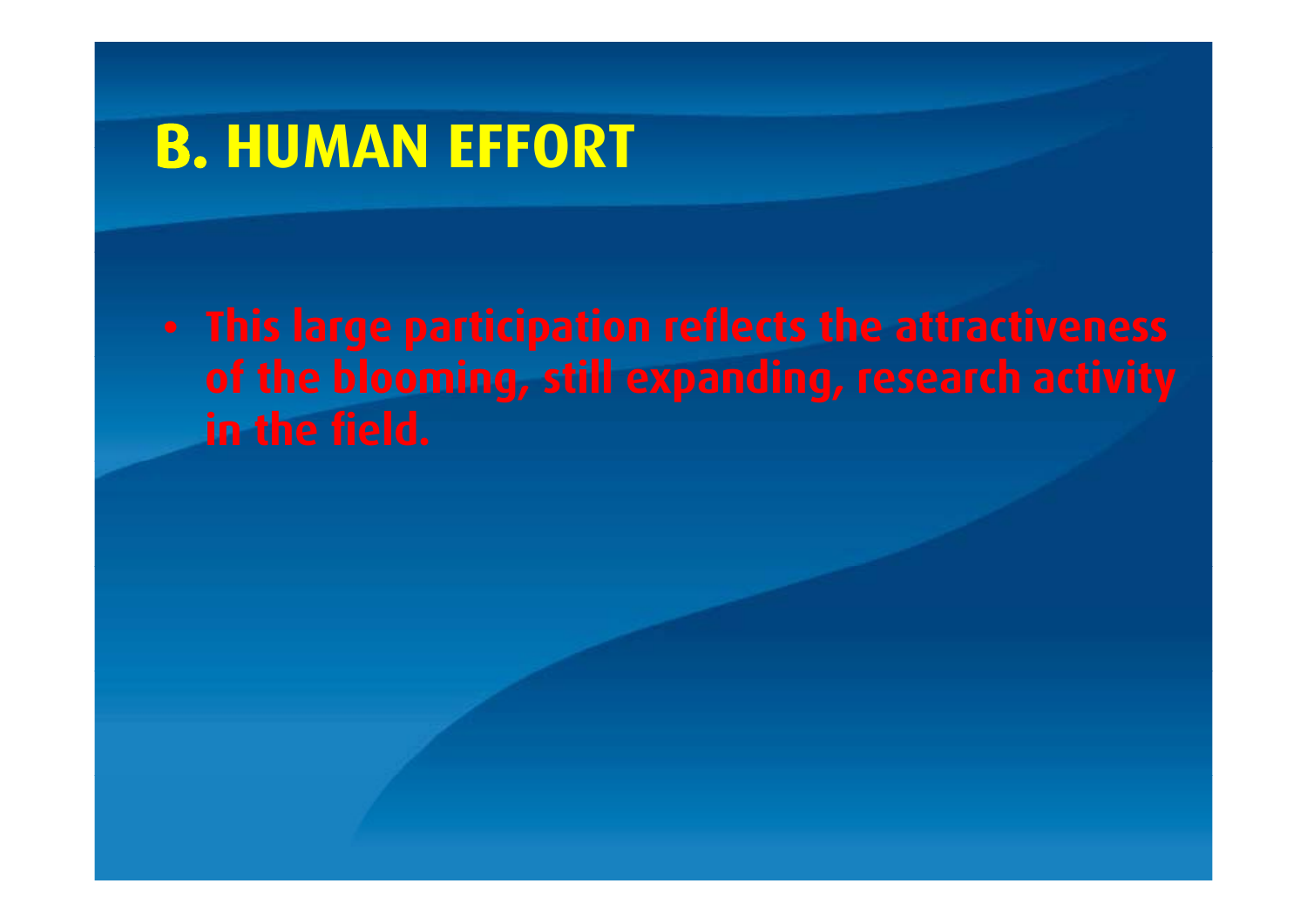## **PRE-FINANCING**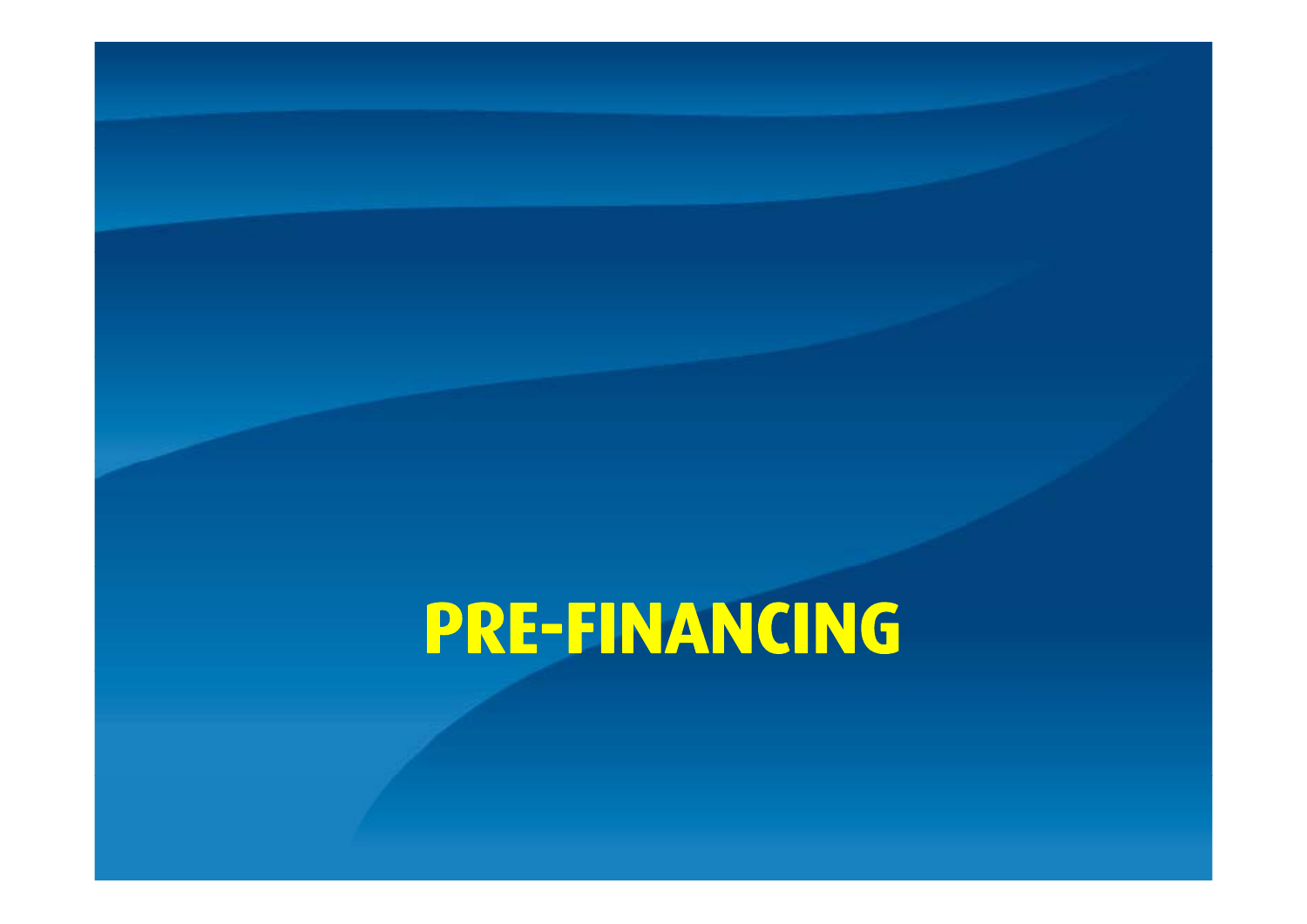## **Pre-financing**

**According to Article 6 of the Grant Agreement a pre-financing of EUR 7.200.000 has be paid financing to the coordinator within 45 days following the date of entry into force of this grant agreement.** 

**Beneficiaries have agreed that the amount of EUR 450 000 450.000, representing 5% of the 5% maximum Community financial contribution, i f di h i b h is transferred in their name by the Commission into the Guarantee Fund.**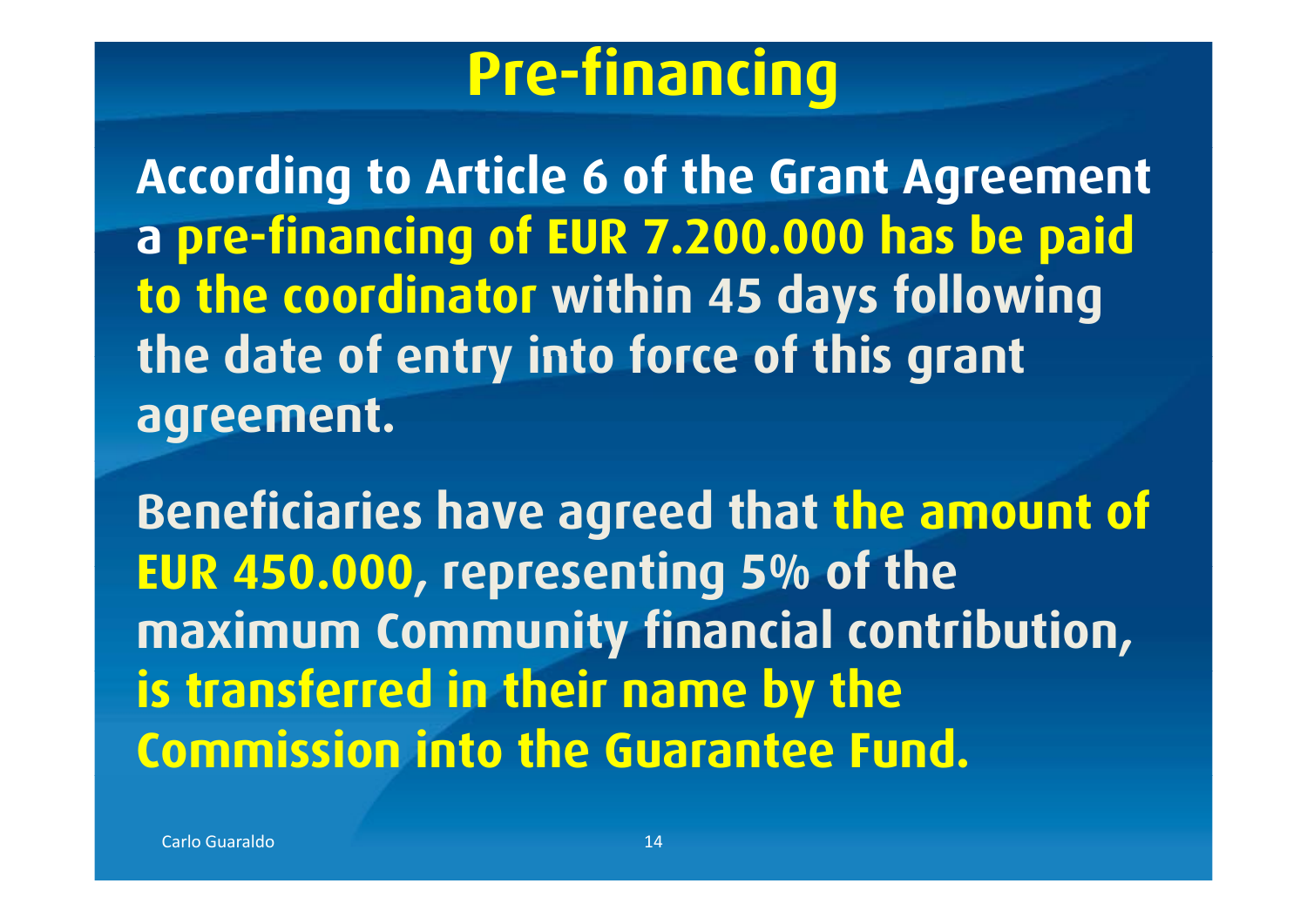## **Available pre-financing**

**% of total EC contributionPre-financing:**  $7.200.000 \in$  **80Guarantee Fund: 450.000**  €**5Available 6.750.000€ 75pre-financing:**

 **The available pre-financing has been distributed has been distributed to the beneficiaries applying the 75% rate received by the C di tCoordinator.**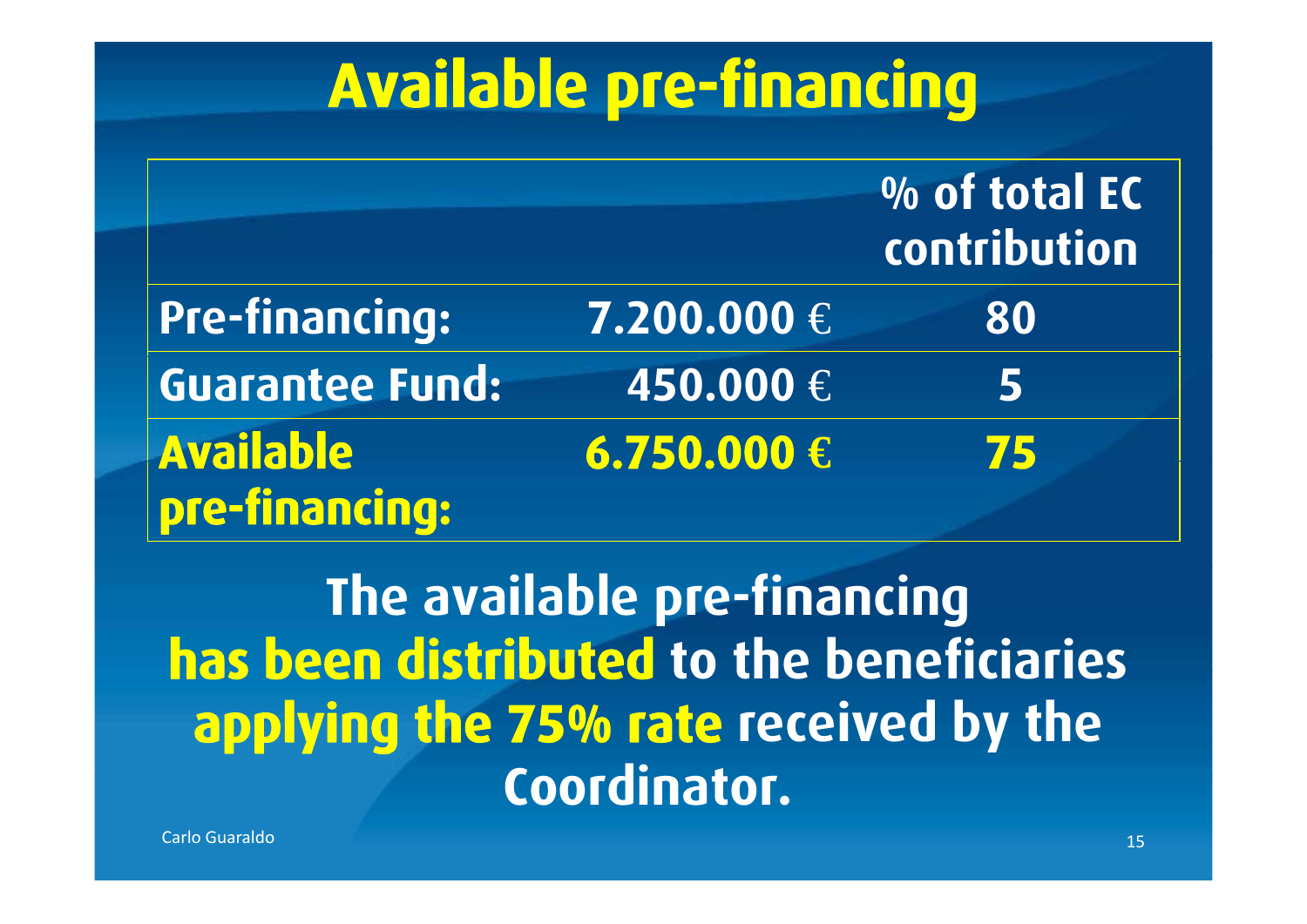#### **Distribution of the pre‐financing (1)**

| No.              | <b>BENEFICIARY</b> | <b>DISTRIBUTED</b>   |
|------------------|--------------------|----------------------|
|                  | <b>SHORT NAME</b>  | <b>PRE-FINANCING</b> |
| $\mathbf{1}$     | <b>INFN</b>        | 2.064.750,00         |
| $\overline{2}$   | <b>OeAW</b>        | 194.250,00           |
| 3                | <b>UNIGRAZ</b>     | 36.750,00            |
| $\overline{4}$   | <b>UCY</b>         | 16.500,00            |
| 5                | <b>CUNI</b>        | 33.750,00            |
| 6                | TUL                | 10.500,00            |
| $\overline{7}$   | <b>ALU-FR</b>      | 62.250,00            |
| 8                | <b>DESY</b>        | 40.500,00            |
| $\boldsymbol{Q}$ | FAU                | 12.750,00            |
| 10               | <b>HZDR</b>        | 37.500,00            |
| 11               | FZJ                | 433.500,00           |
| 12               | <b>GSI</b>         | 654.750,00           |
| 13               | <b>GUF</b>         | 59.250,00            |
| 14               | <b>HHII</b>        | 156.750,00           |
| 15               | <b>RUB</b>         | 138.750,00           |
| 16               | <b>TUM</b>         | 101.250,00           |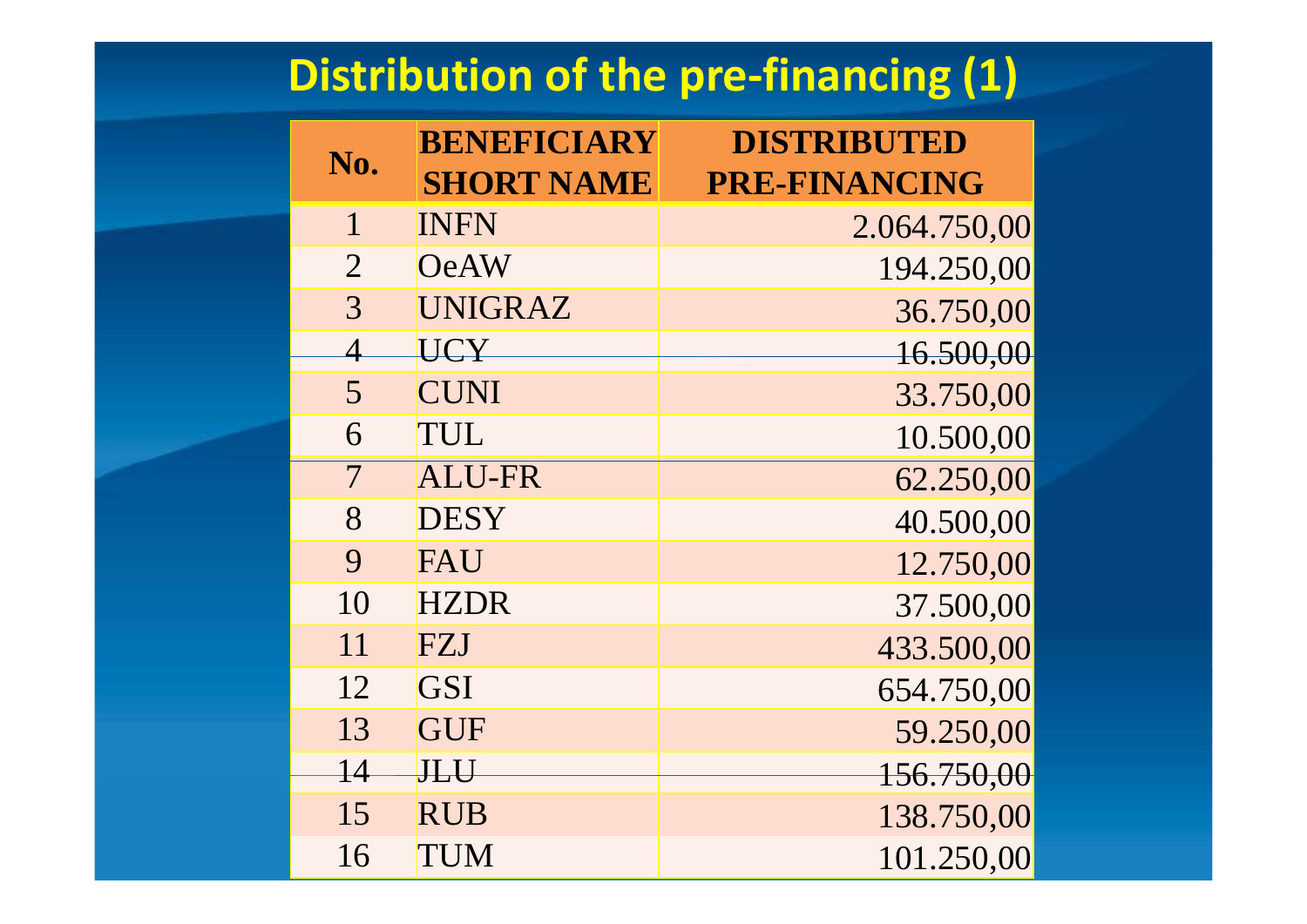#### **Distribution of the pre‐financing (2)**

| No. | <b>BENEFICIARY</b> | <b>DISTRIBUTED</b>   |
|-----|--------------------|----------------------|
|     | <b>SHORT NAME</b>  | <b>PRE-FINANCING</b> |
| 17  | UA <sup>.</sup>    | 47.250,00            |
| 18  | <b>UBO</b>         | 238.500,00           |
| 19  | <b>UHEI</b>        | 72.000,00            |
| 20  | <b>ULEI</b>        | 36.750,00            |
| 21  | <b>UMainz</b>      | 471.000,00           |
| 22  | <b>UNIBI</b>       | 42.000,00            |
| 23  | <b>UREG</b>        | 15.000,00            |
| 24  | WWU                | 115.500,00           |
| 25  | <b>UB</b>          | 14.250,00            |
| 26  | <b>UMU</b>         | 32.250,00            |
| 27  | <b>USC</b>         | 21.750,00            |
| 28  | <b>UVEG</b>        | 38.250,00            |
| 29  | UH                 | 21.750,00            |
| 30  | <b>CEA</b>         | 156.750,00           |
| 31  | <b>CNRS</b>        | 329.250,00           |
| 32  | <b>RBI</b>         | 8.250,00             |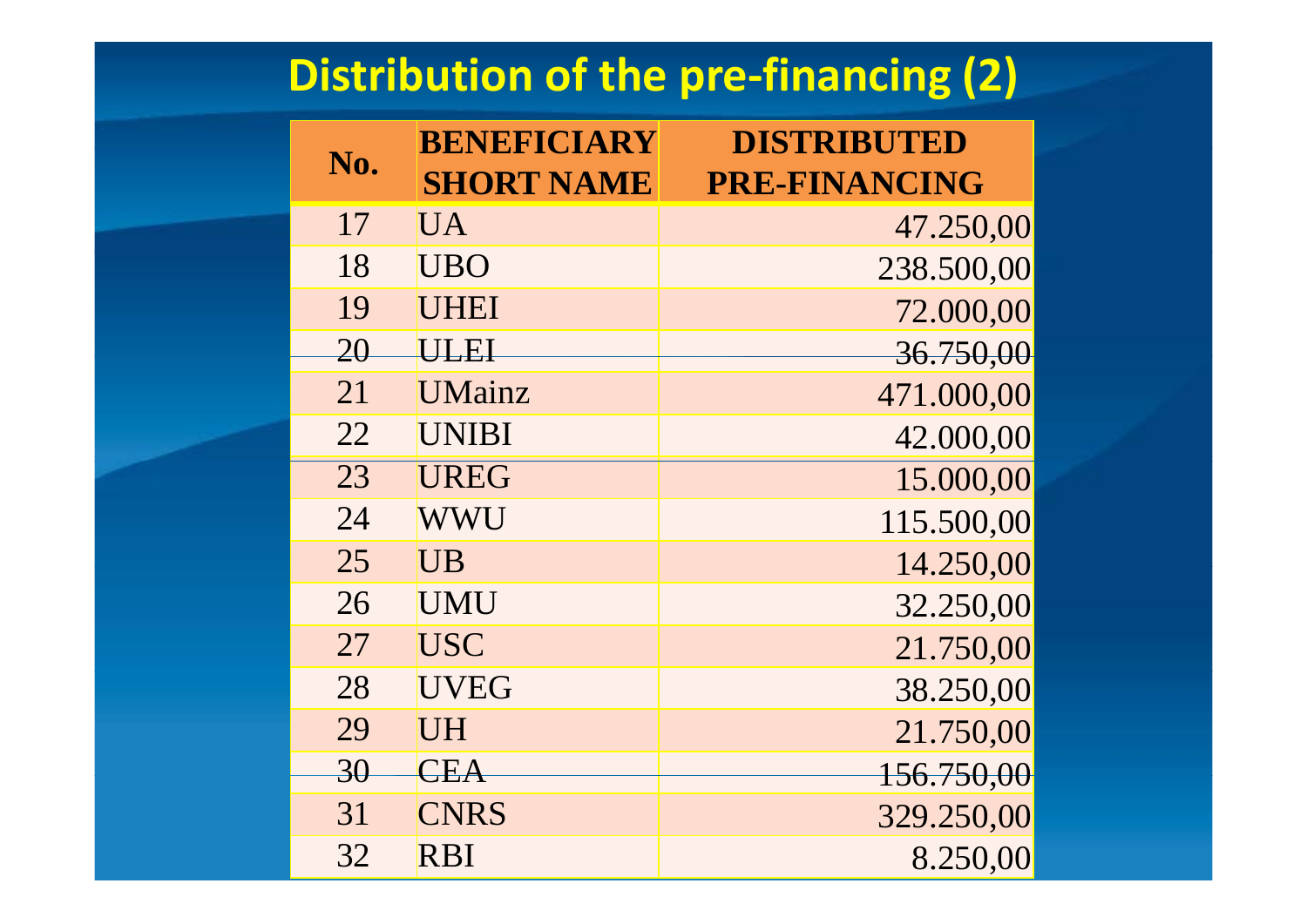#### **Distribution of the pre‐financing (3)**

| No. | <b>BENEFICIARY</b> | <b>DISTRIBUTED</b>   |
|-----|--------------------|----------------------|
|     | <b>SHORT NAME</b>  | <b>PRE-FINANCING</b> |
| 33  | <b>UNIZG</b>       | 6.750,00             |
| 34  | <b>KFKI RMKI</b>   | 20.250,00            |
| 35  | <b>FBK</b>         | 289.500,00           |
| 36  | <b>RUG</b>         | 45.000,00            |
| 37  | VU                 | 27.750,00            |
| 38  | <b>NCBJ</b>        | 52.500,00            |
| 39  | UJ                 | 12.000,00            |
| 40  | <b>UWR</b>         | 20.250,00            |
| 41  | <b>IST</b>         | 7.500,00             |
| 42  | <b>IFIN-HH</b>     | 72.750,00            |
| 43  | <b>ULUND</b>       | 42.000,00            |
| 44  | <b>KTH</b>         | 51.000,00            |
| 45  | UU                 | 159.000,00           |
| 46  | <b>IJS</b>         | 9.750,00             |
| 47  | <b>UEDIN</b>       | 6.750,00             |
| 48  | UGlasgow           | 213.000,00           |